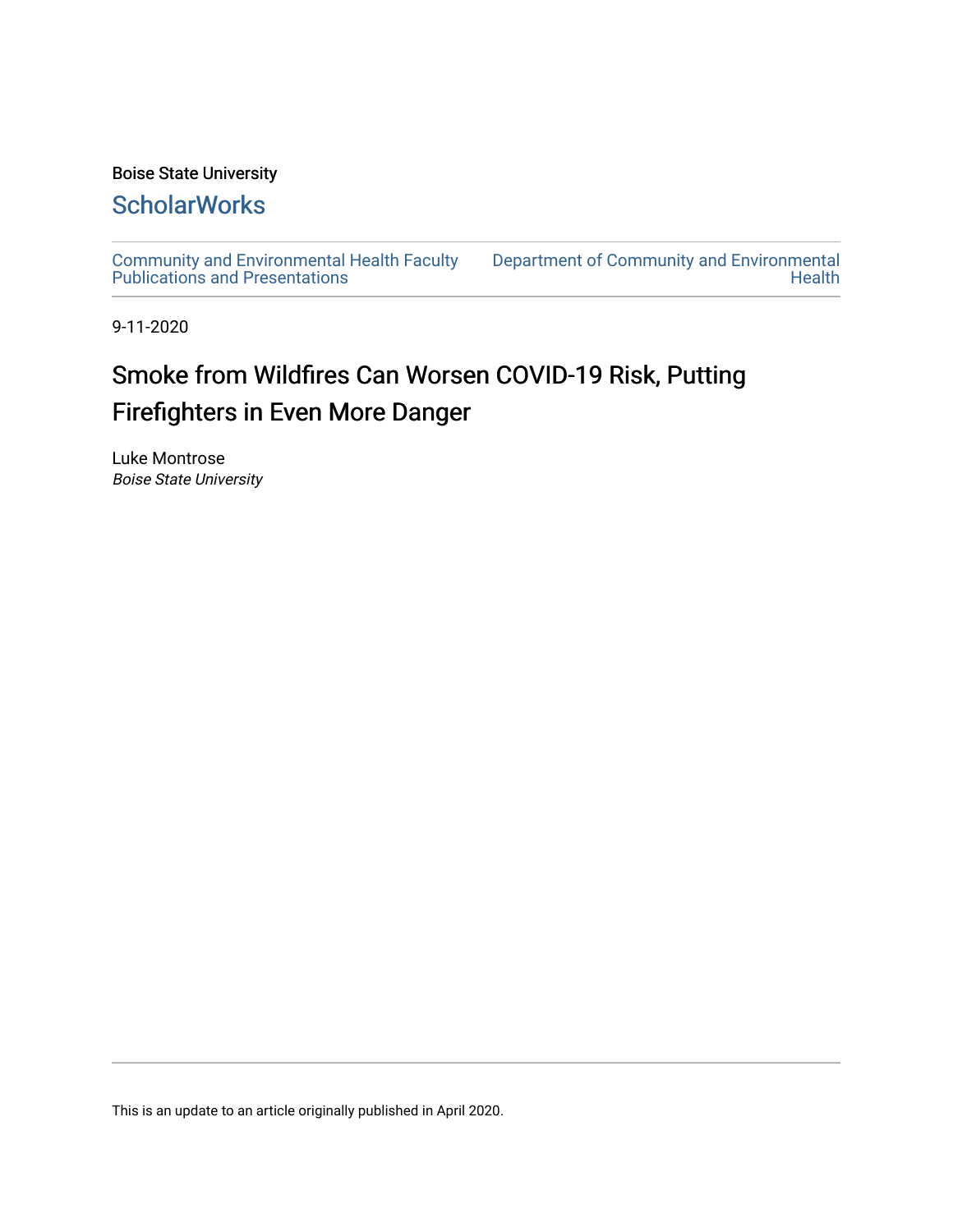## **THE CONVERSATION**

Academic rigor, journalistic flair



[Firefighters have battled camp crud before, but COVID-19 brings new risks with the potential for heart and lung damage. Robyn Beck/AFP/Getty](https://www.gettyimages.com/detail/news-photo/riverside-county-firefighters-douse-embers-after-flames-news-photo/1014201966) Images

# Smoke from wildfires can worsen COVID-19 risk, putting firefighters in even more danger

September 11, 2020 8.19am EDT

Two forces of nature are colliding in the western United States, and wildland firefighters are caught in the middle.

Emerging research suggests that the smoke [firefighters](https://theconversation.com/whats-in-wildfire-smoke-and-why-is-it-so-bad-for-your-lungs-144790) breathe on the front lines of wildfires is putting them at greater risk from the new coronavirus, with potentially lethal effects.

At the same time, firefighting conditions make precautions such as social distancing and hand-washing difficult, increasing the chance that, once the virus enters a fire camp, it could quickly spread.

As an [environmental](https://www.boisestate.edu/ceh/luke-montrose/) toxicologist, I have spent the last decade expanding our [understanding](https://doi.org/10.1289/EHP849) of how wood smoke exposure impacts human health. Much of my current research is focused on protecting the long-term health of wildland firefighters and the communities they serve.

### **Air pollution and lingering COVID-19 damage**

People have long understood that the air they breathe can impact their health, dating back more than 2,000 years to Hippocrates in the treatise "On Airs, [Waters,](http://classics.mit.edu/Hippocrates/airwatpl.html) and Places."

**Author**



**Luke [Montrose](https://theconversation.com/profiles/luke-montrose-1022575)** Assistant Professor of Community and Environmental Health, Boise State University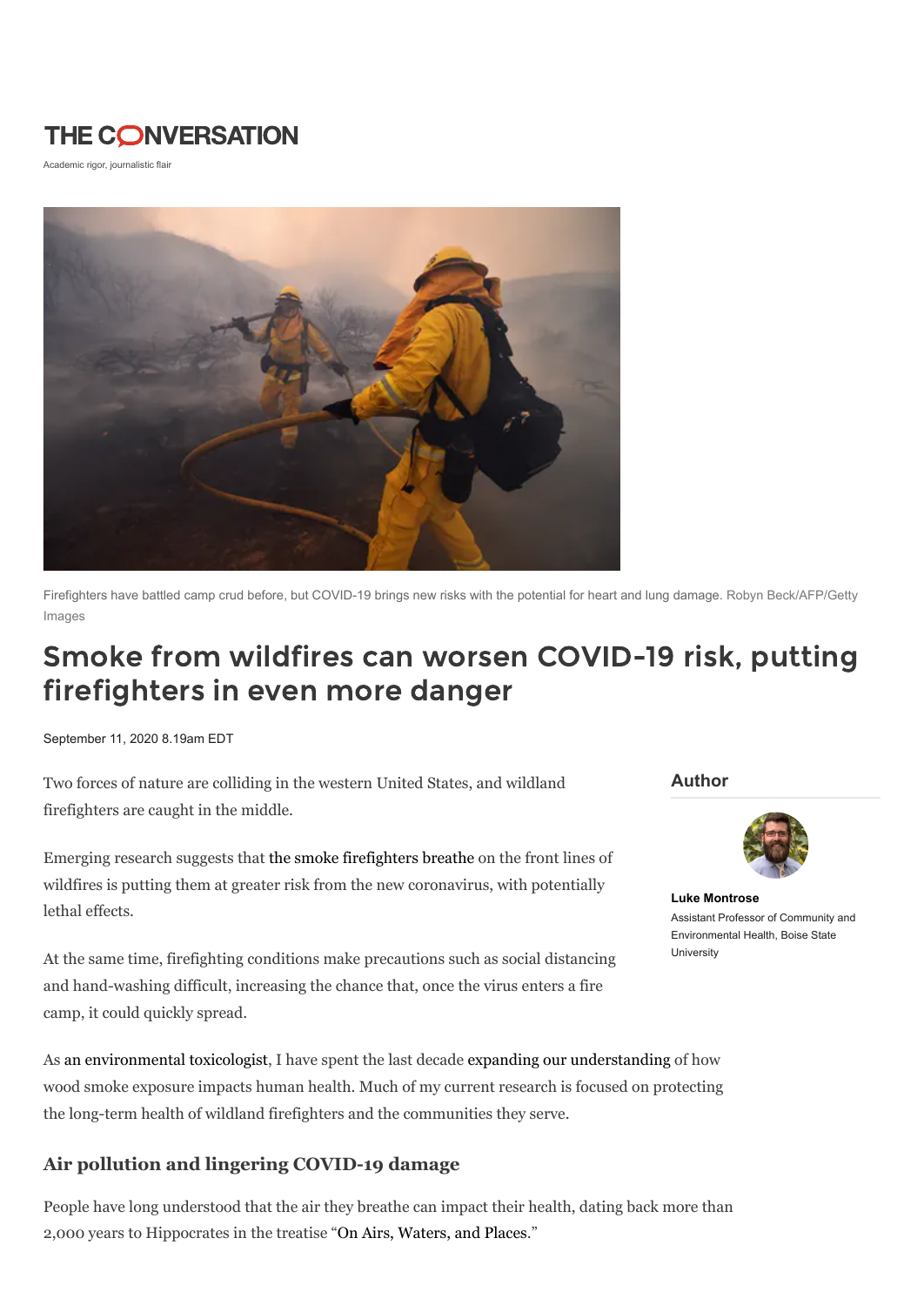Today, there is a growing consensus among researchers that air pollution, specifically the very fine particles called PM2.5, influences risk of respiratory illness. These particles are 50 times [smaller](https://ww2.arb.ca.gov/resources/inhalable-particulate-matter-and-health) than a grain of sand and can travel deep into the lungs.

Italian scientists reported in 2014 that air [pollutants](https://dx.doi.org/10.1186%2F1471-2466-14-31) can increase the viral load in the lungs and reduce the ability of specialized cells called macrophages to clear out viral invaders. Researchers in Montana later [connected](https://dx.doi.org/10.3109%2F08958378.2012.756086) that effect to wood smoke. They found that animals exposed to wood smoke 24 hours before being exposed to a pathogen ended up with more pathogen in their lungs. The woodsmoke exposure decreased the macrophages' ability to combat respiratory infection.

Coronavirus research now suggests that long-term exposure to PM2.5 air pollution, produced by sources including [wildfires](https://doi.org/10.1021/acs.est.8b05430), [power](https://doi.org/10.1021/acs.est.9b02527) plants and [vehicles,](https://dx.doi.org/10.1007%2Fs11869-010-0104-5) may make the virus particularly deadly.

Scientists at Harvard University's T.H. Chan School of Public Health looked at county-level data nationwide this spring and found that even a small increase in the amount of PM2.5 from one U.S. county to the next was associated with a large [increase](https://doi.org/10.1101/2020.04.05.20054502) in the death rate from COVID-19. While small increases in PM2.5 also raised the risk of death from other causes for older adults, the magnitude of the increase for COVID-19 was about 20 times greater. The results were released before the usual peer review process was conducted, to help warn people of the risks.

Taken together, these findings suggest that air pollution, [including](https://theconversation.com/whats-in-wildfire-smoke-and-why-is-it-so-bad-for-your-lungs-144790) wood smoke, could increase the risk that wildland firefighters will develop severe COVID-19 symptoms.

Doctors have also found lingering heart and lung [damage](https://news.berkeley.edu/2020/07/08/from-lung-scarring-to-heart-damage-covid-19-may-leave-lingering-marks/) in some COVID-19 patients, raising additional concerns for people in physically demanding jobs like firefighting.

### **Lessons from 'camp crud'**

The risk of the virus spreading probably doesn't surprise seasoned firefighters.

They're already familiar with "camp crud," a combined upper and lower respiratory illness accompanied by cough and fatigue that has become common in firefighting camps. The illness seems to ramp up at the end of the season, which is in line with the idea that repeated exposure to smoke may suppress the immune system and make the body more vulnerable to infection.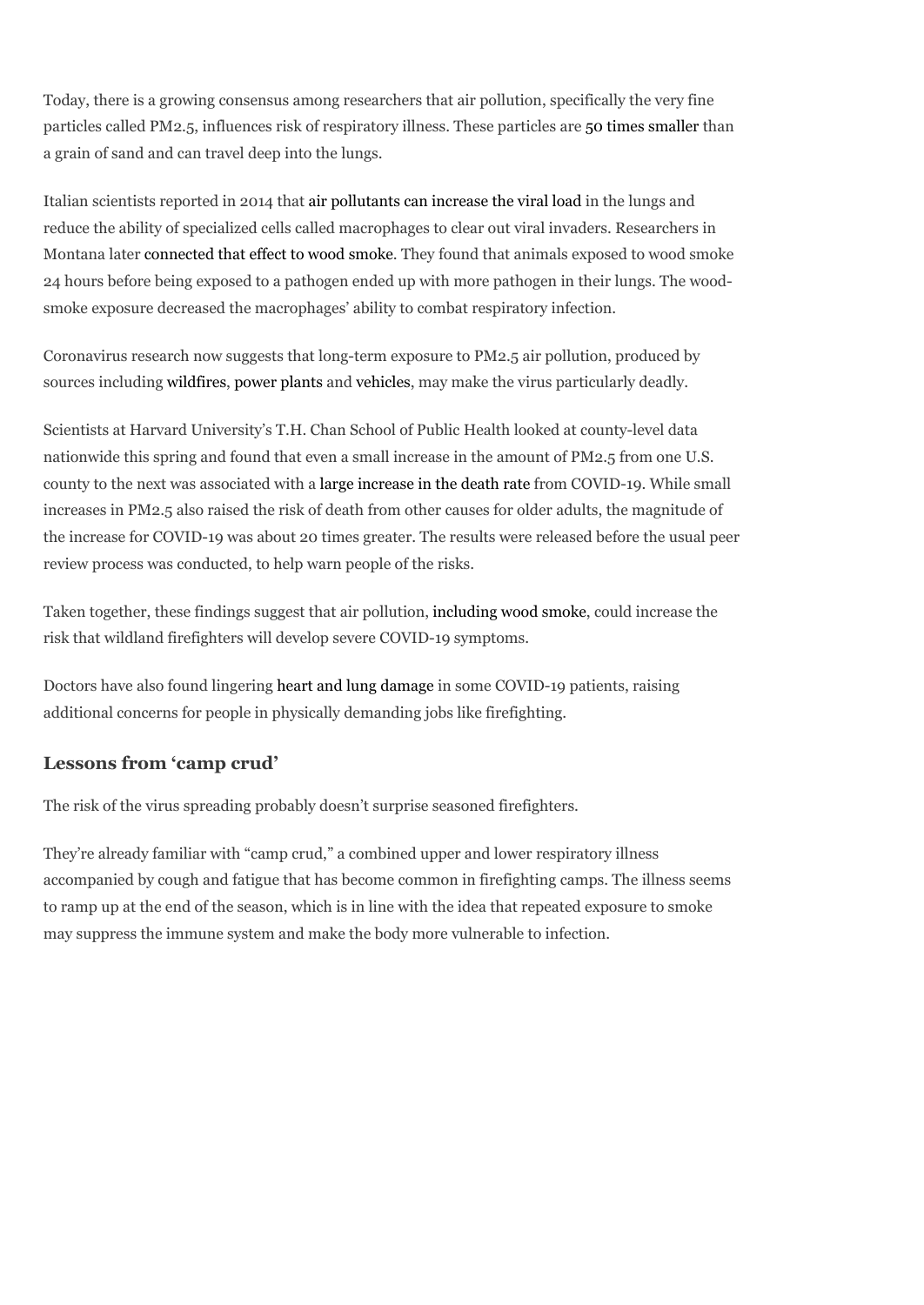

Fire camps leave little room for social distancing. [AP Images/Ted Warren](http://www.apimages.com/metadata/Index/Western-Wildfires/42aee444b15443078b24fd217551fb0d/9/0)

Further evidence that wildfire smoke may impact the risk of viral infections can be found in an [influenza](https://doi.org/10.1016/j.envint.2020.105668) study that looked at 10 years of air pollution data in Montana. The results indicate that wildfire smoke exposure influences flu rates months later.

[*Expertise in your inbox. Sign up for The [Conversation's](https://theconversation.com/us/newsletters/the-daily-3?utm_source=TCUS&utm_medium=inline-link&utm_campaign=newsletter-text&utm_content=experts) newsletter and get expert takes on today's news, every day.*]

#### **How to protect firefighters from COVID-19**

So, what can be done to avoid the spread of COVID-19 among wildland firefighters?

[Guidance](https://firenet365.sharepoint.com/:b:/s/2020_COVID-19_GeographicArea_WRP168/EekO5EIET_FPumznDiJMj14BXMWjPz-HfoJ6KIu-pu5vMA?e=MU96ii) released in May from the National Interagency Fire Center, which coordinates wildland firefighting resources in western states, acknowledges that wildfire smoke "may lead to an increased susceptibility to COVID-19 infection, worsen the severity of the infection, and pose a risk to those who are recovering from serious COVID-19 infection."

The National Wildfire Coordinating Group [encourages](https://www.nwcg.gov/committees/emergency-medical-committee/infectious-disease-guidance) fire teams to make sure personal protective equipment is available and to maintain records of symptoms so illnesses can be tracked and the virus contained.

Its guidance also calls for camps to be outfitted for better hygiene, such as adding hand-washing stations and mobile shower units, as well as providing access to medical care, making isolation possible and coordinating cross-agency communication about the public health risks. Single-person tents would also allow for more effective social distancing.

All of that is harder to carry out during quickly changing fire conditions. Fire camps may include hundreds of personnel. One administrative control being implemented is to create firefighter "pods"